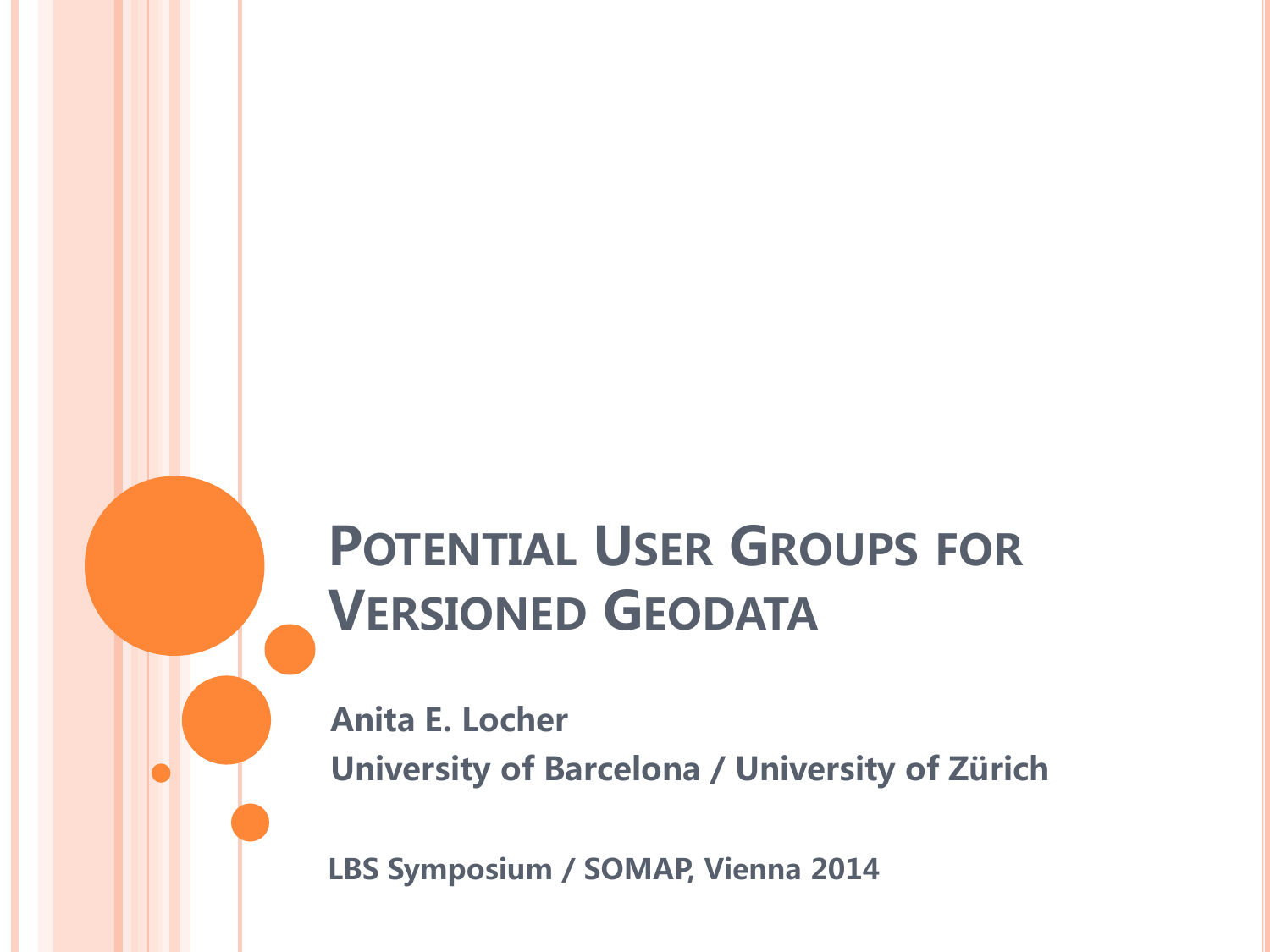#### GOAL: ADAPT YOUR SERVICE TO THE USER

Archives Service provider / Producer



 Clients **o** Market Potential users of versioned geodata / A.E. Locher Potential users of versioned geodata / A.E. Locher 2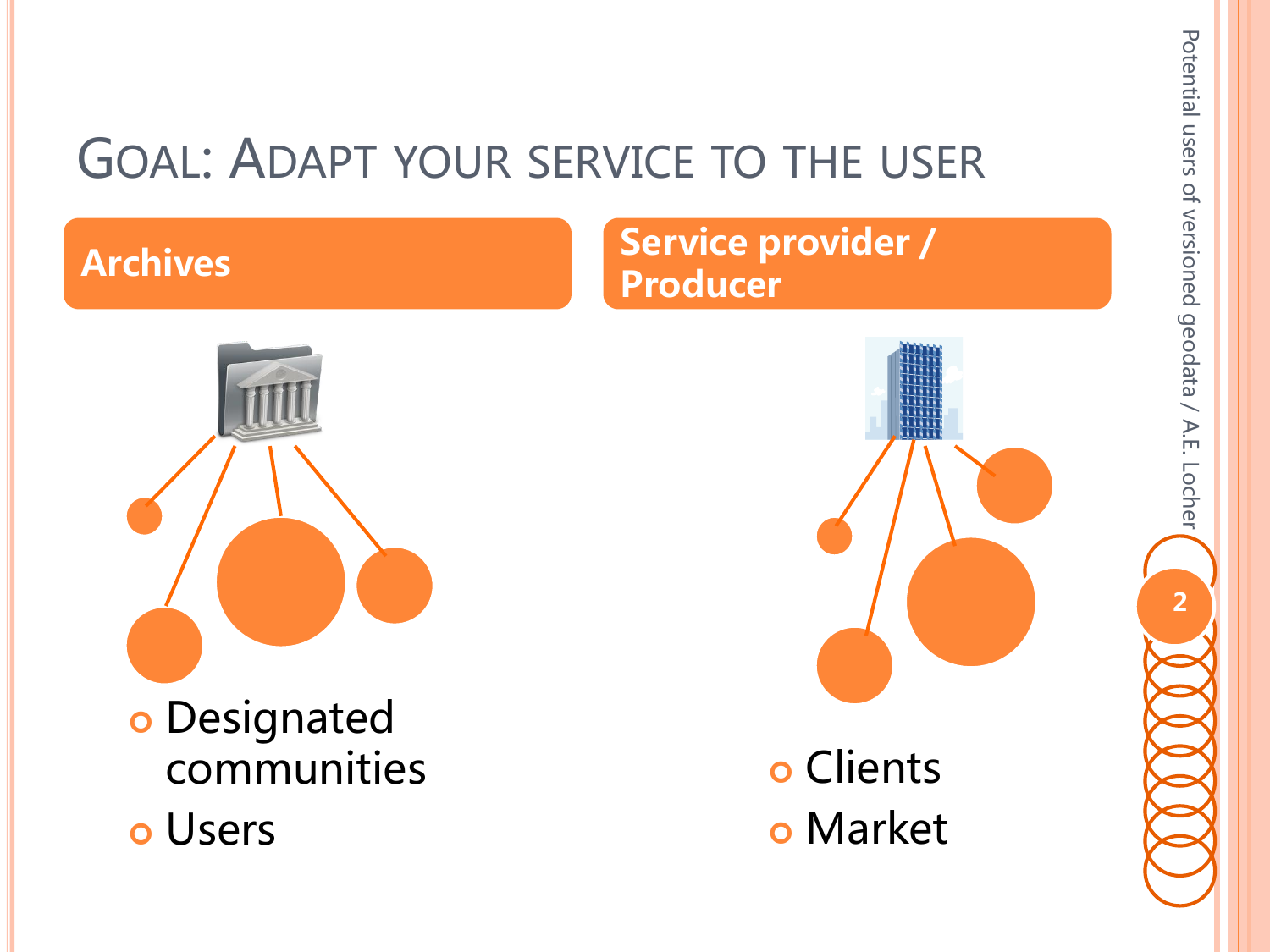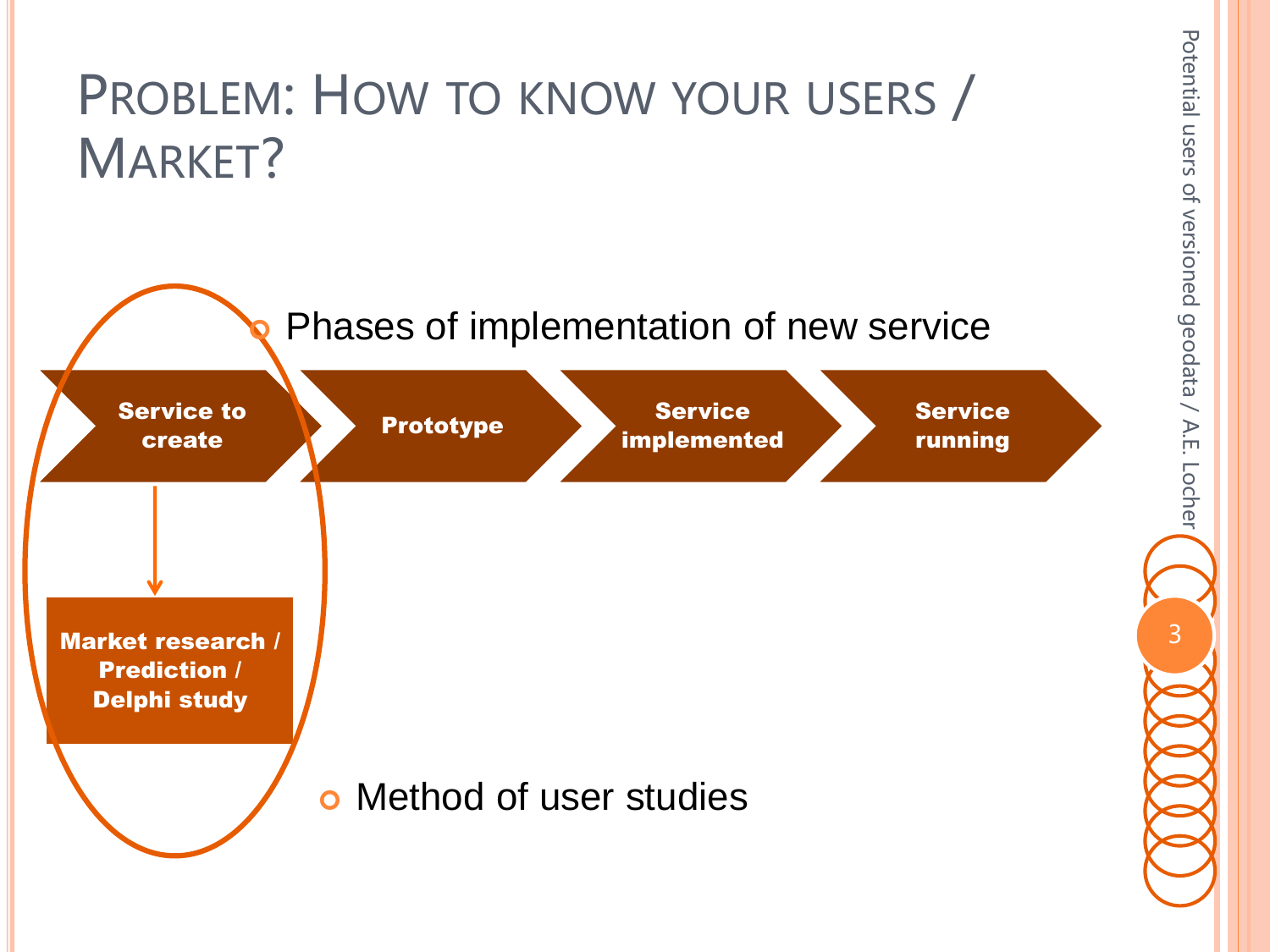# DELPHI METHOD: EXPERTS AND QUESTIONS

#### Group 1: Information providers

- Time frames for data?
- **o** Percentage of the user group with GIS knowledge?
- **o** Percentage of access to legacy geodata?
- **o** Desired frequency of archival?
- **o** Ranking of user groups according to the amount of data they might request?
- **o** Type of data sets that are most needed?
- **•** Main activity the user groups conduct with the data?
- o Possible negative economic impact?

Group 2: Technological experts

- **o** Which additional user groups did we not consider in the first round?
- **•** How the user groups would be affected by the systematic elimination of smaller scales legacy geodata?
- **o** Similarity between the different user profiles regarding the functionality they need in the data?
- **o** Other technical questions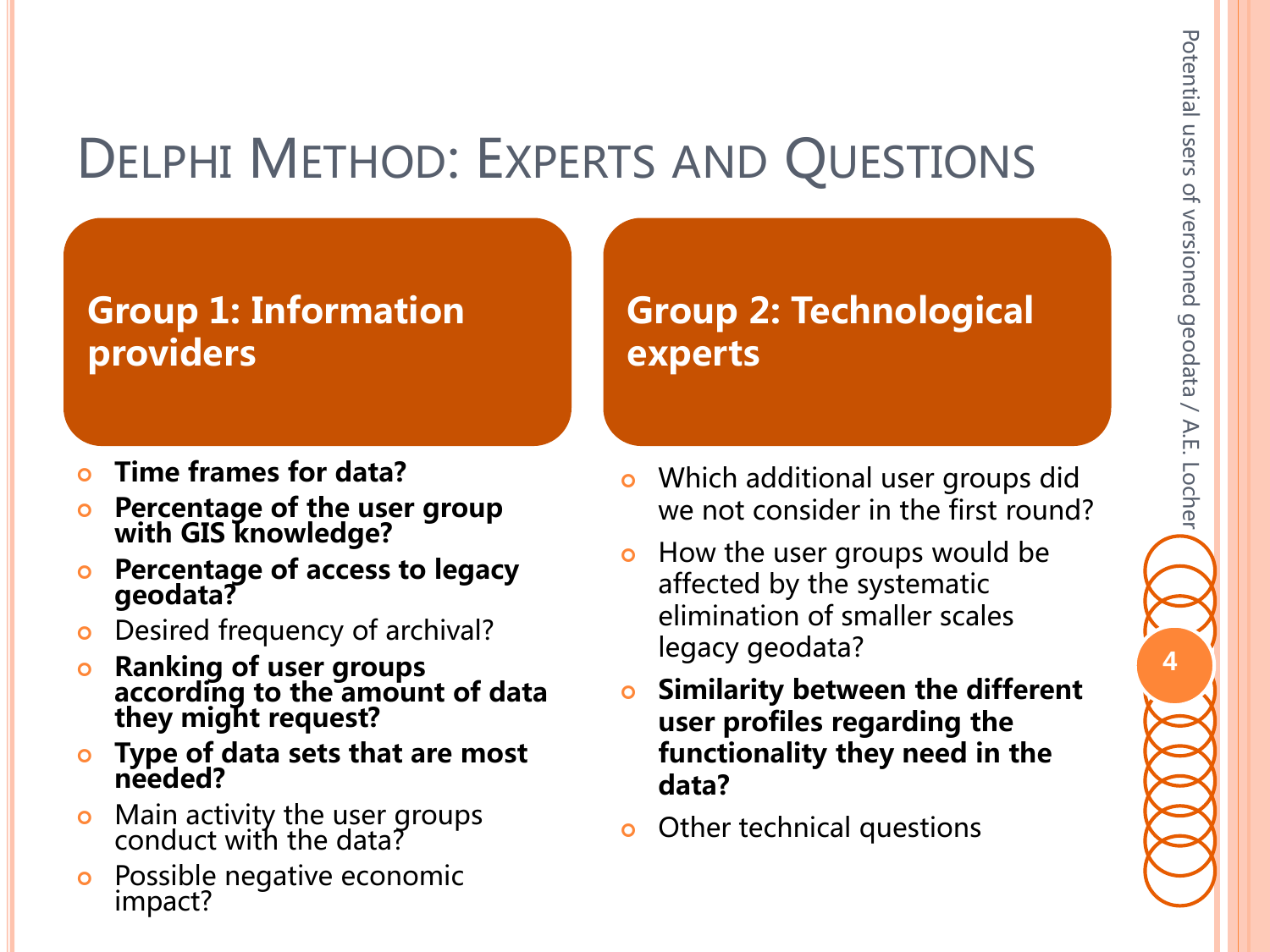# USER GROUPS: % OF ACCESS TO LEGACY DATA



Potential users of versioned geodata / A.E. Locher Potential users of versioned geodata / A.E. Locher 5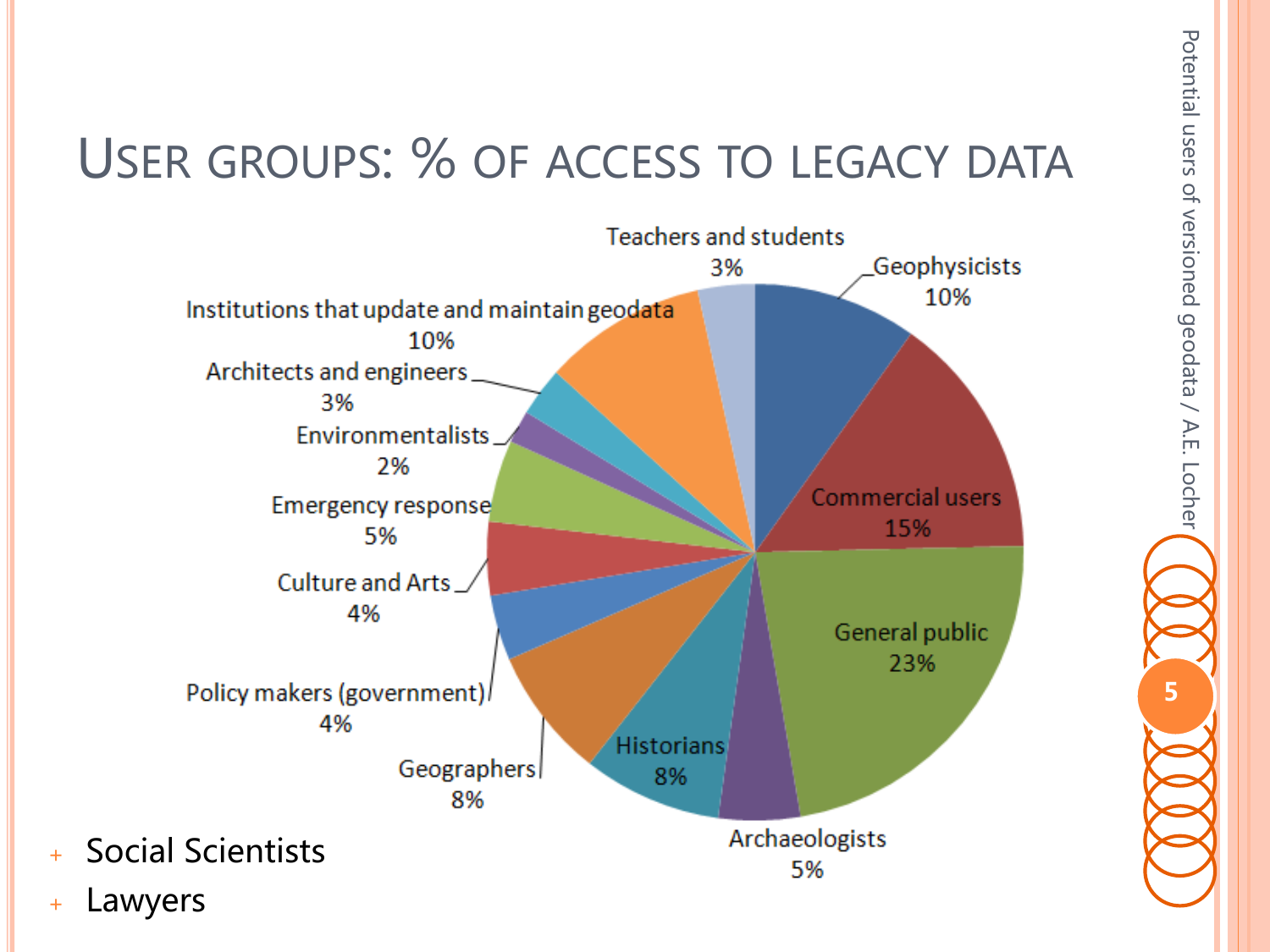#### % OF USERS WITH GIS KNOWLEDGE

Social Scientists Commercial users General public Archaeologists **Historians Geographers** Policy makers (government) Culture and Arts Emergency response planning Environmentalists Architects and engineers Institutions that update and maintain … Undergraduate teachers and students



Potential users of versioned geodata

Potential users of versioned geodata / A.E. Locher

/ A.E. Locher

6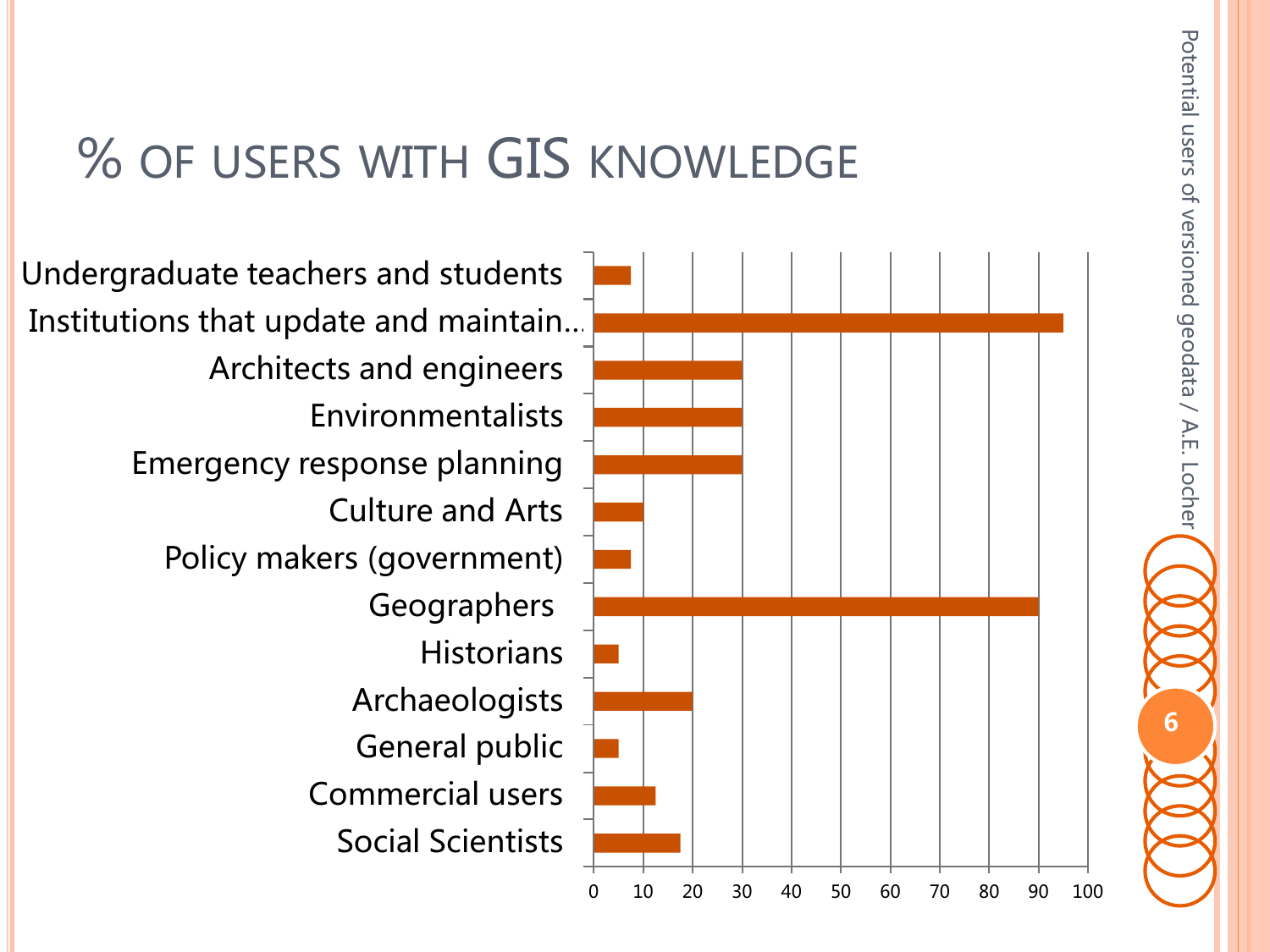# FREQUENCY AND AMOUNT OF DATA REQUESTED

| <b>Class</b>                                                                                                                                 | <b>User group</b>                                |  |  |  |  |  |
|----------------------------------------------------------------------------------------------------------------------------------------------|--------------------------------------------------|--|--|--|--|--|
| frequent user, needs big amounts of Geophysicists<br>data Geographers<br>Policy makers                                                       | Institutions that update and maintain<br>geodata |  |  |  |  |  |
| frequent user, needs small amounts of Social Scientists<br>data Archaeologists<br>Historians                                                 | Environmentalists                                |  |  |  |  |  |
| infrequent user, needs big amounts of data                                                                                                   |                                                  |  |  |  |  |  |
| infrequent user, needs small amounts General public<br>of data Information agents in Culture and Arts<br>Undergraduate teachers and students |                                                  |  |  |  |  |  |
| Conservation agents of the built environment = frequent users<br>Emergency response planners = infrequent users                              |                                                  |  |  |  |  |  |

Potential users of versioned geodata

Potential users of versioned geodata / A.E. Locher

/ A.E. Locher

7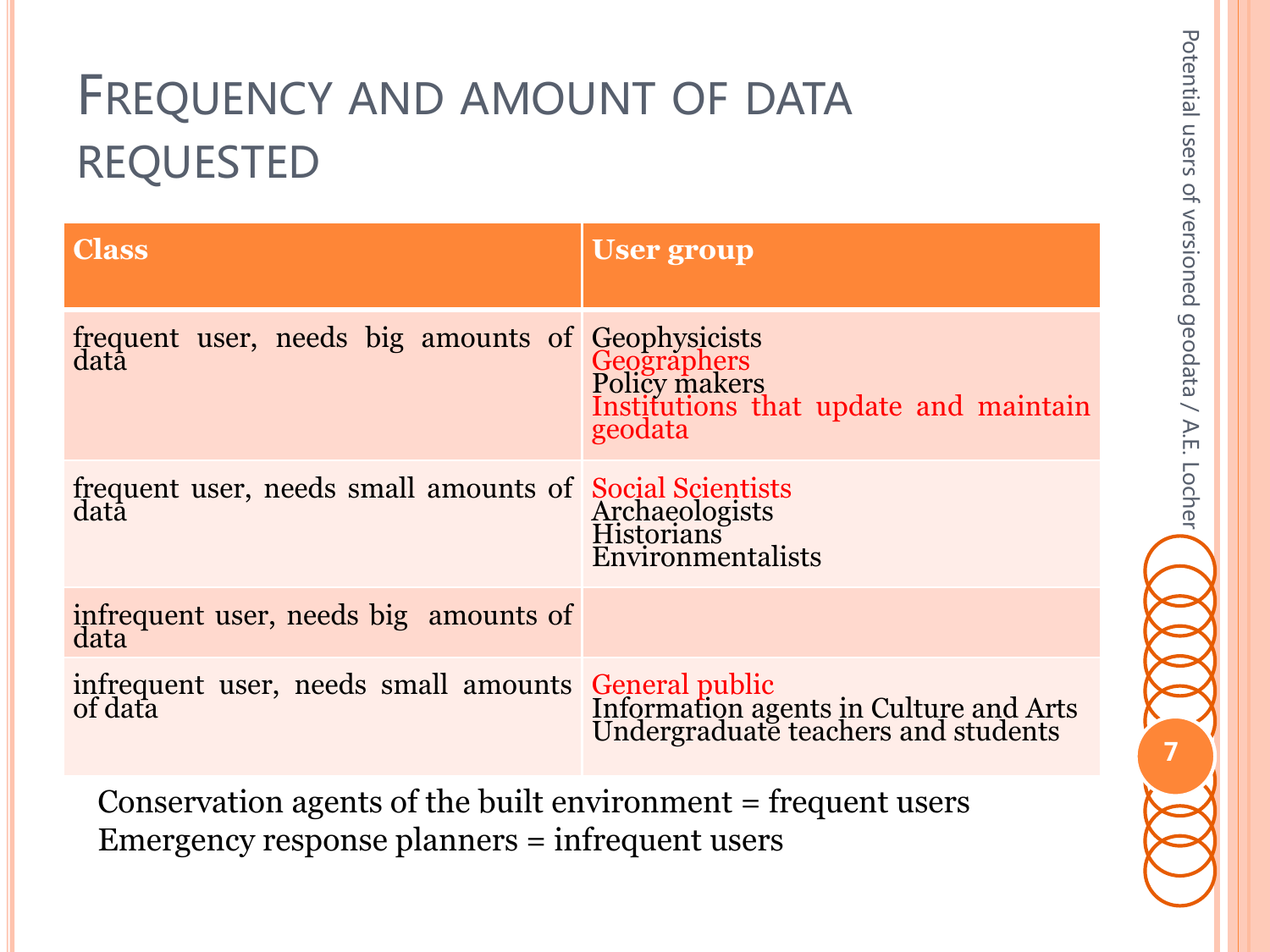#### MOST REQUIRED DATA TYPES

| <b>User group</b>                             | 1 <sup>st</sup> choice    | 2 <sup>nd</sup> choice                |
|-----------------------------------------------|---------------------------|---------------------------------------|
| <b>Geophysicists</b>                          | Vector<br><b>Database</b> | <b>Vector Map</b><br>(shareable file) |
| <b>Commercial users</b>                       | <b>Raster Map</b>         | <b>Vector Map</b>                     |
| <b>General public</b>                         | <b>Raster Map</b>         | Ortho-corrected<br>photography        |
| <b>Historians</b>                             | <b>Raster Map</b>         | <b>Vector Database</b>                |
| Policy makers (government)                    | <b>Raster Map</b>         | ?                                     |
| <b>Architects and engineers</b>               | Vector<br><b>Database</b> | $\overline{?}$                        |
| Institutions that update and maintain geodata | Vector<br><b>Database</b> | <b>Raw aerial</b><br>photography      |
| Undergraduate teachers and students           | <b>Raster Map</b>         | Ortho-corrected<br>photography        |

Potential users of versioned geodata / A.E. Locher Potential users of versioned geodata / A.E. Locher 8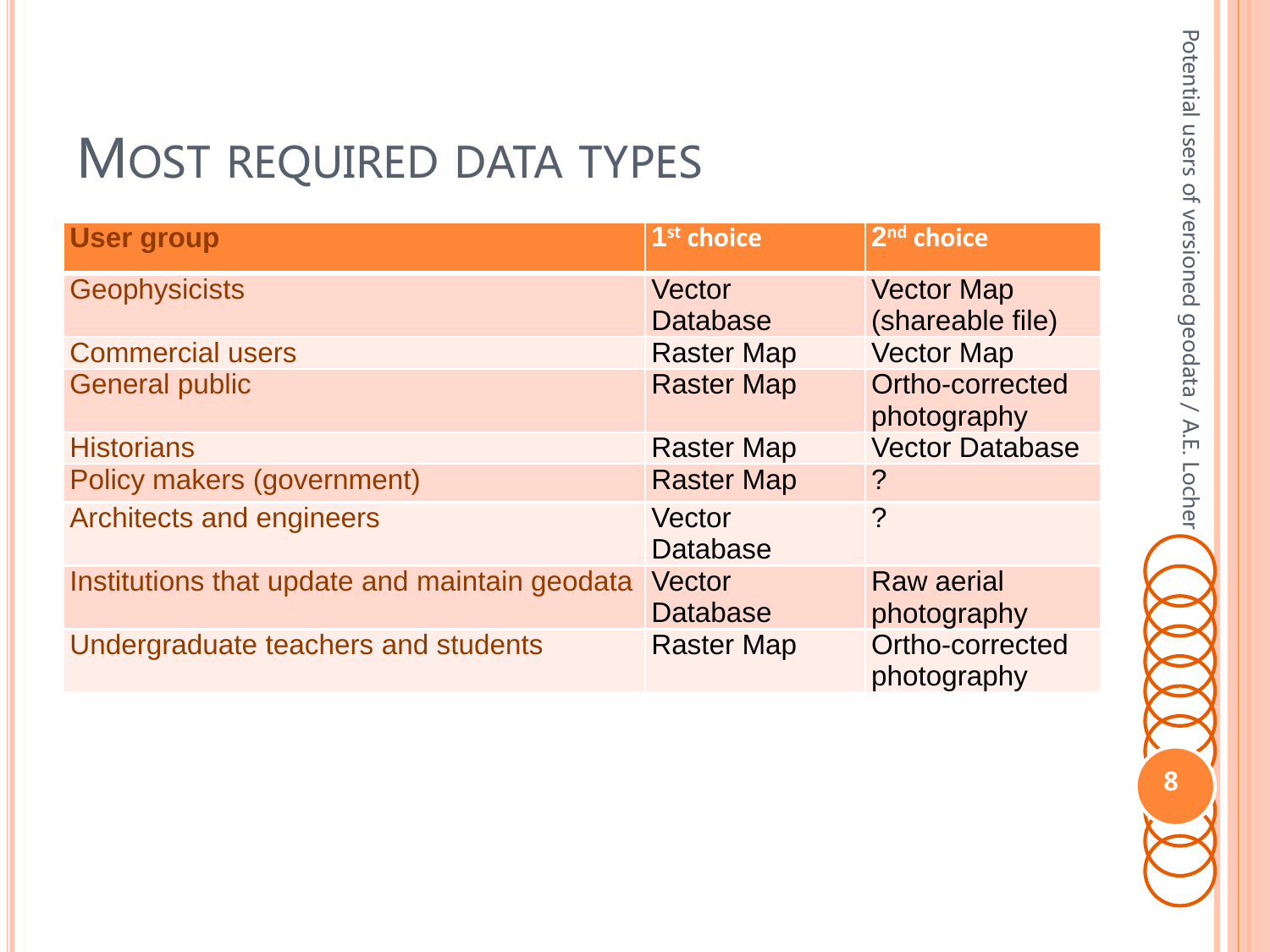# TIME FRAMES: DATA AGE THE USER IS INTERESTED IN

| <b>User group</b>                  | 10 <sup>1</sup> | 20 <sup>1</sup> | 30 | 40 | 50 | 60 |  | 70 100 150 200 300 500 $\infty$ |  |  |  |  |
|------------------------------------|-----------------|-----------------|----|----|----|----|--|---------------------------------|--|--|--|--|
| <b>Social Scientists</b>           |                 |                 |    |    |    |    |  |                                 |  |  |  |  |
| <b>Geophysicists</b>               |                 |                 |    |    |    |    |  |                                 |  |  |  |  |
| <b>Commercial users</b>            |                 |                 |    |    |    |    |  |                                 |  |  |  |  |
| <b>General public</b>              |                 |                 |    |    |    |    |  |                                 |  |  |  |  |
| Archaeologists                     |                 |                 |    |    |    |    |  |                                 |  |  |  |  |
| <b>Historians</b>                  |                 |                 |    |    |    |    |  |                                 |  |  |  |  |
| <b>Geographers</b>                 |                 |                 |    |    |    |    |  |                                 |  |  |  |  |
| Lawyers                            |                 |                 |    |    |    |    |  |                                 |  |  |  |  |
| Policy makers (government)         |                 |                 |    |    |    |    |  |                                 |  |  |  |  |
| <b>Culture and Arts</b>            |                 |                 |    |    |    |    |  |                                 |  |  |  |  |
| <b>Emergency response</b>          |                 |                 |    |    |    |    |  |                                 |  |  |  |  |
| <b>Conservation agents</b>         |                 |                 |    |    |    |    |  |                                 |  |  |  |  |
| <b>Environmentalists</b>           |                 |                 |    |    |    |    |  |                                 |  |  |  |  |
| <b>Architects and engineers</b>    |                 |                 |    |    |    |    |  |                                 |  |  |  |  |
| Institutions that maintain geodata |                 |                 |    |    |    |    |  |                                 |  |  |  |  |
| <b>Teachers and students</b>       |                 |                 |    |    |    |    |  |                                 |  |  |  |  |
| Easy and fast access               |                 |                 |    |    |    |    |  |                                 |  |  |  |  |
| Pre-archival   Archived data       |                 |                 |    |    |    |    |  |                                 |  |  |  |  |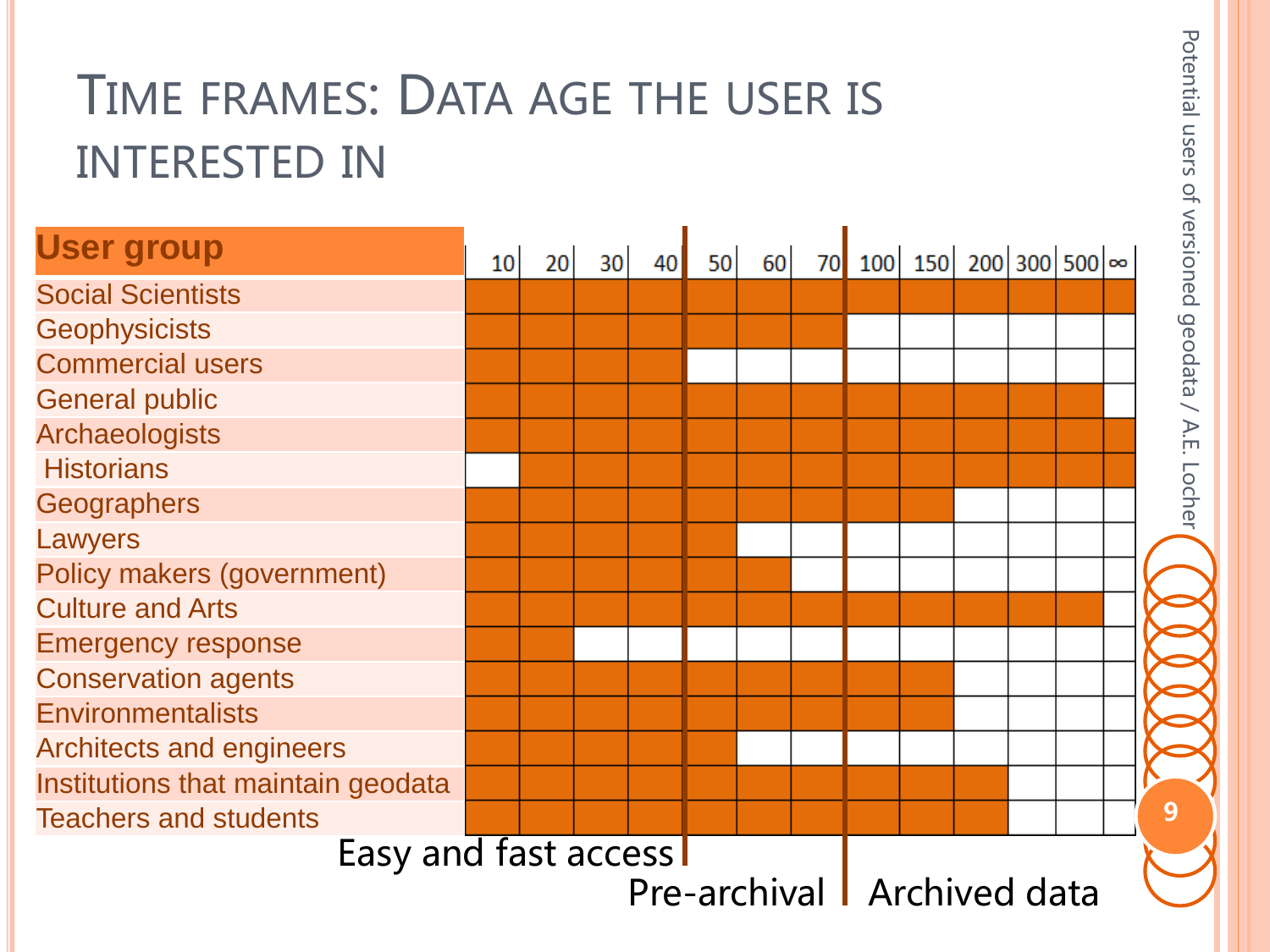# CLUSTER USERS WITH SIMILAR NEEDS IN FUNCTIONALITY



Thickness of the line =  $n^{\circ}$  of experts who express similarity  $\begin{pmatrix} 10 \\ 1 \end{pmatrix}$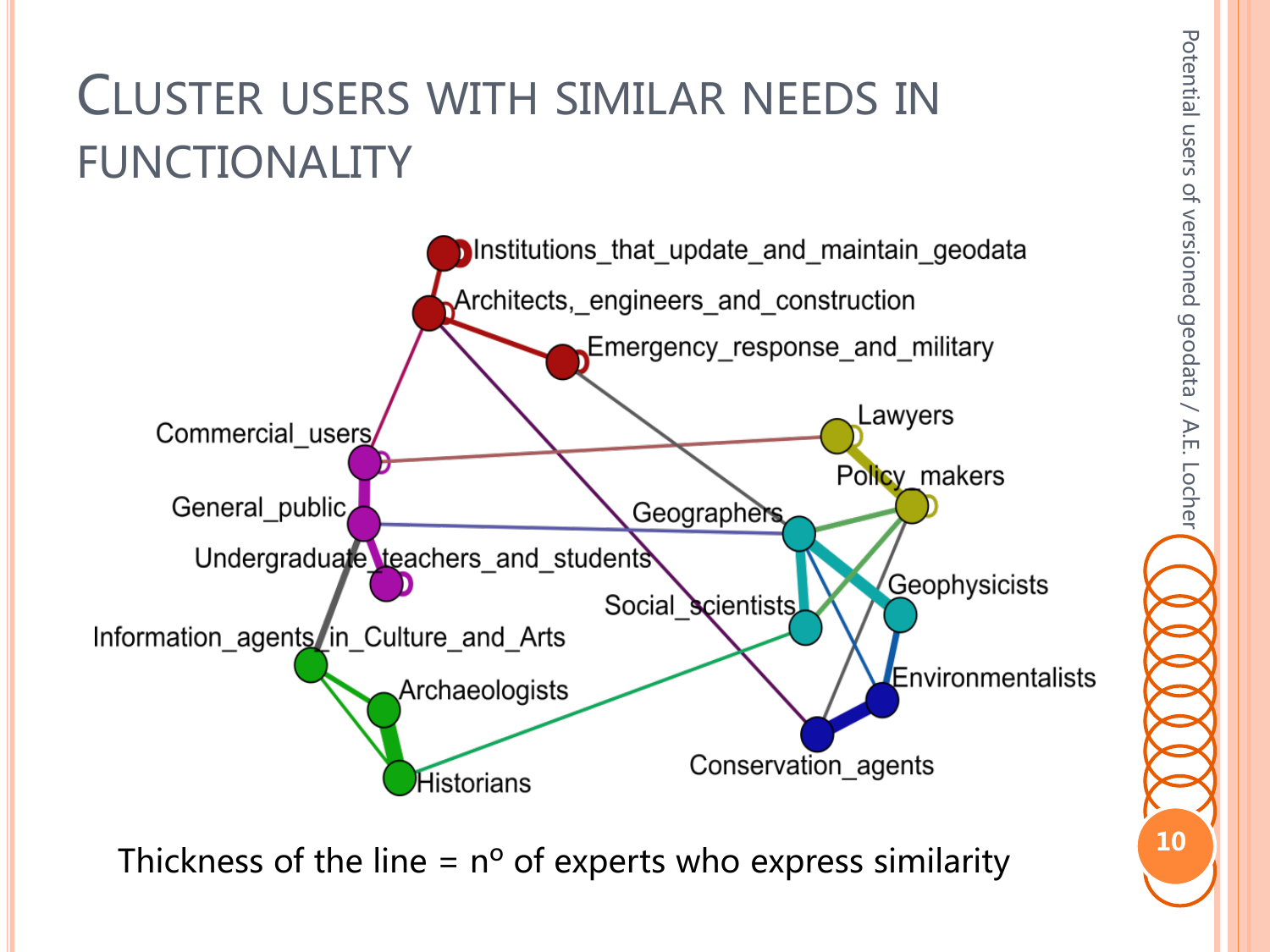11

#### CONCLUSION AND DISCUSSION

- o Services designed for the General public, as it is defined by the Delphi study, would suit a larger community of users, such as Undergraduate teachers and students, Environmentalists and Conservation agents of the non natural environment.
- Public archives have additional constraints when choosing a designated community such as defined by their mission statement.
- o Limitation: empirical method that relies on human opinion.
- Further studies: find archival intervals for specific data sets. Compare the method with direct user interaction.